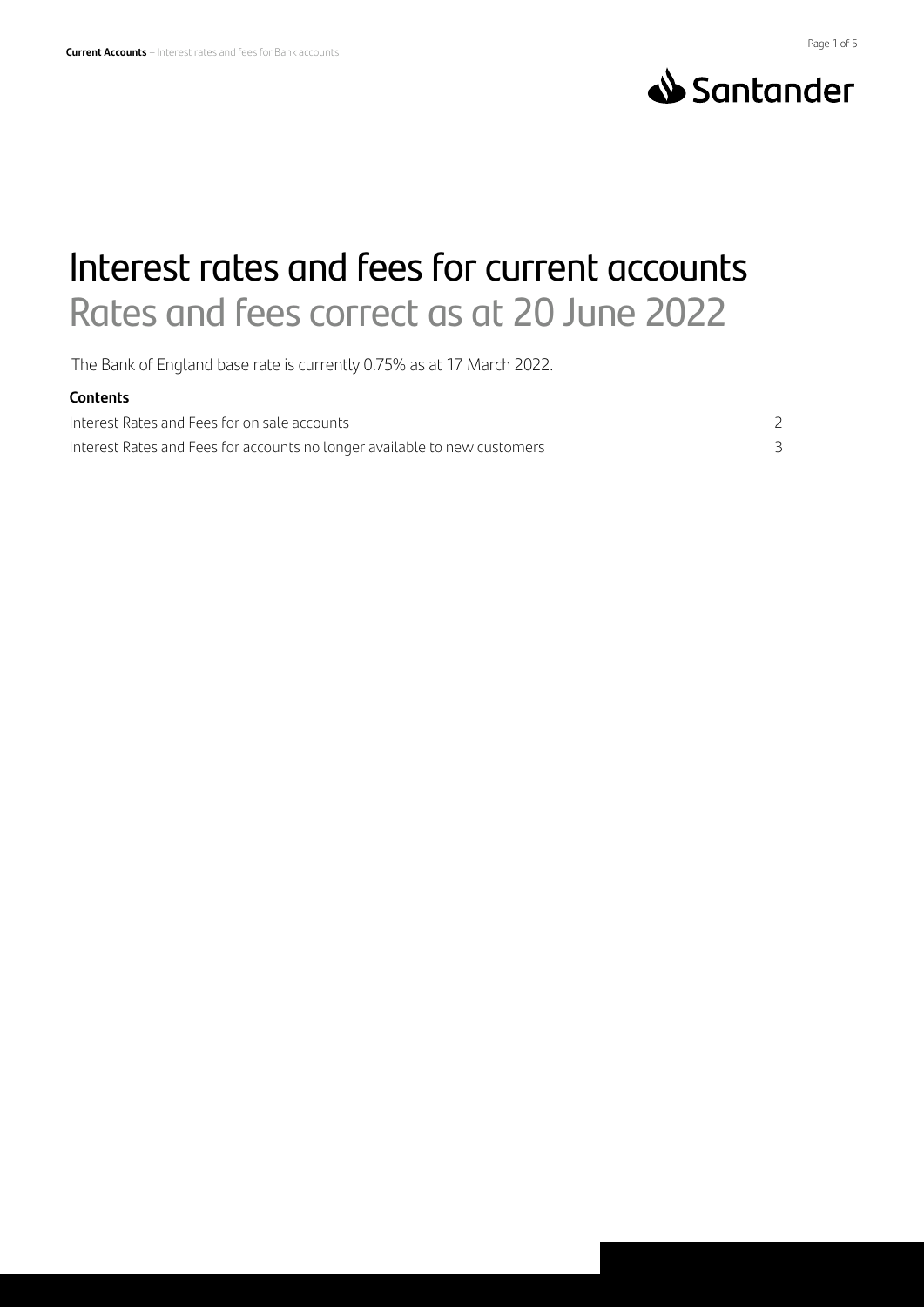# Interest Rates and Fees for on sale accounts

| Type of account                                                      | 1 2 3<br>Current<br><b>Account</b>                                                   | <b>Select</b><br>Current<br><b>Account</b>                                                                           | 1 2 3 Lite<br>Current<br><b>Account</b>            | Everyday<br><b>Current Account</b>             | <b>Basic</b><br><b>Current Account</b> | 1 2 3 Student<br>Current<br>Account | 123 Mini<br>Current<br><b>Account</b>                                                                                                                                                                                                                                                                                                                     |
|----------------------------------------------------------------------|--------------------------------------------------------------------------------------|----------------------------------------------------------------------------------------------------------------------|----------------------------------------------------|------------------------------------------------|----------------------------------------|-------------------------------------|-----------------------------------------------------------------------------------------------------------------------------------------------------------------------------------------------------------------------------------------------------------------------------------------------------------------------------------------------------------|
| Cashback                                                             | Monthly cashback<br>on selected<br>household bills                                   | Monthly cashback<br>on selected<br>household bills                                                                   | Monthly cashback<br>on selected<br>household bills | N/A                                            | N/A                                    | N/A                                 | N/A                                                                                                                                                                                                                                                                                                                                                       |
| Credit Interest<br>Rate                                              | Payable on your<br>entire balance<br>up to £20,000.<br>0.75% AER/gross<br>(variable) | Payable on your<br>entire balance<br>up to £20,000.<br>0.75% AER/gross<br>(variable)                                 | N/A                                                | N/A                                            | N/A                                    | N/A                                 | Payable on your<br>entire balance up to<br>£2,000.<br>1% AER/gross<br>(variable) on your<br>balance up to<br>£999.99<br>2% AER/ 1.98%<br>gross (variable) on<br>the entire balance,<br>once the balance<br>is $£1,000$ up to<br>£1,499.99<br>3% AER/ 2.96%<br>gross (variable) on<br>the entire balance,<br>once the balance<br>is £1,500 up to<br>£2,000 |
| Fee for<br>maintaining<br>the account                                | £4 per month                                                                         | £4 per month                                                                                                         | £2 per month                                       | N/A                                            | N/A                                    | N/A                                 | N/A                                                                                                                                                                                                                                                                                                                                                       |
| Arranged<br>Overdraft<br><b>Interest Rate</b>                        | Representative<br>39.94% APR/EAR<br>(variable)                                       | Below £500,<br>interest not charged<br>£500.01 and over,<br>Representative<br>27.06%<br>APR/39.94% EAR<br>(variable) | Representative<br>39.94% APR/EAR<br>(variable)     | Representative<br>39.94% APR/EAR<br>(variable) | Service not<br>available               | Fee not charged                     | Service not<br>available                                                                                                                                                                                                                                                                                                                                  |
| Unarranged<br>Overdraft<br><b>Interest Rate</b>                      | Fee not charged                                                                      | Fee not charged                                                                                                      | Fee not charged                                    | Fee not charged                                | Fee not charged                        | Fee not charged                     | Fee not charged                                                                                                                                                                                                                                                                                                                                           |
| Fee for allowing<br>or refusing a<br>payment due to<br>lack of funds | Fee not charged                                                                      | Fee not charged                                                                                                      | Fee not charged                                    | Fee not charged                                | Fee not charged                        | Fee not charged                     | Fee not charged                                                                                                                                                                                                                                                                                                                                           |
| <b>Total Overdraft</b><br>fee cap                                    | N/A                                                                                  | N/A                                                                                                                  | N/A                                                | N/A                                            | N/A                                    | N/A                                 | N/A                                                                                                                                                                                                                                                                                                                                                       |

If you have an Arranged Overdraft on your current account and you go beyond your limit, you won't be charged any interest on the portion of your balance which is above your limit but arranged interest will still apply to the portion of your balance within your limit.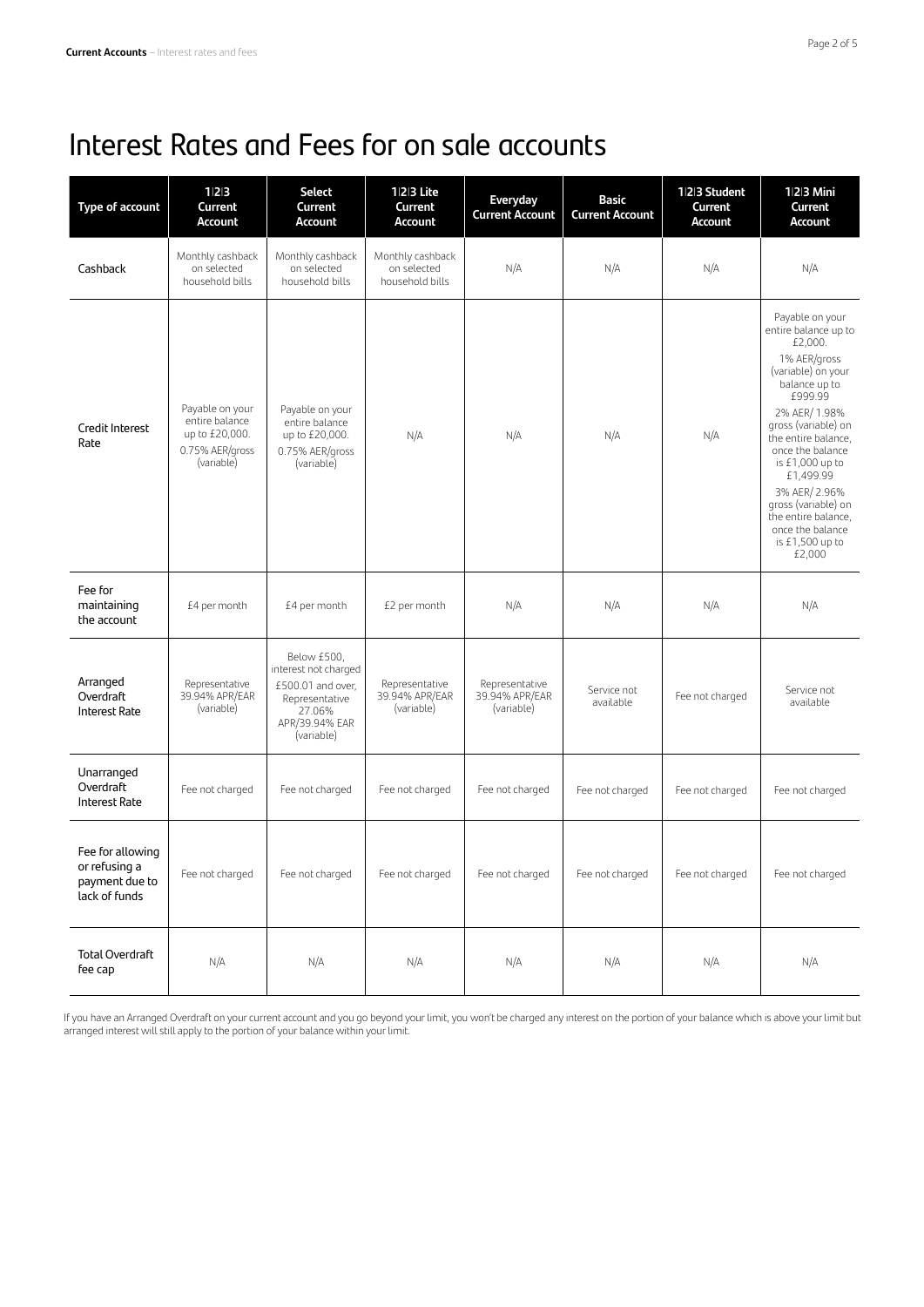# Interest Rates and Fees for accounts no longer available to new customers

#### **Interest you earn when you have money in your account**

We do not pay interest on money in your account if you have one of the following accounts: Zero Current Account, Further Education Account, Basic Cash, Basic Banking, Basic with top-up debit card or Instant Plus Account.

#### **Interest rates and fees**

| Type of<br>account                                                         | Zero<br>Current<br>Account    | <b>Further</b><br><b>Education</b><br>Account                 | 1 2 3 Graduate<br><b>Account &amp; 11213</b><br>Postgraduate<br><b>Account</b>                                                                                                                                                                                                               | Over 18<br><b>Cash Card</b><br>Account                 | Under 18<br><b>Cash Card</b><br><b>Account</b>        | Instant<br>Plus<br>Account | Young<br>Worker<br><b>Account</b>                        | <b>Basic Cash</b><br>and Basic<br><b>Banking</b><br>accounts* | Choice<br>Current<br>Account              | <b>Essentials</b><br>Current<br>Account |
|----------------------------------------------------------------------------|-------------------------------|---------------------------------------------------------------|----------------------------------------------------------------------------------------------------------------------------------------------------------------------------------------------------------------------------------------------------------------------------------------------|--------------------------------------------------------|-------------------------------------------------------|----------------------------|----------------------------------------------------------|---------------------------------------------------------------|-------------------------------------------|-----------------------------------------|
| Cashback                                                                   | N/A                           | N/A                                                           | N/A                                                                                                                                                                                                                                                                                          | N/A                                                    | N/A                                                   | N/A                        | N/A                                                      | N/A                                                           | N/A                                       | N/A                                     |
| Credit<br>Interest<br>Rate                                                 | N/A                           | N/A                                                           | N/A                                                                                                                                                                                                                                                                                          | 0.10% AER/<br>gross<br>(variable) on<br>entire balance | 2.75%<br>AER/gross<br>(variable) on<br>entire balance | N/A                        | 0.20%<br>AER/gross<br>(variable)<br>on entire<br>balance | N/A                                                           | N/A                                       | N/A                                     |
| Fee for<br>maintaining<br>the account                                      | N/A                           | N/A                                                           | N/A                                                                                                                                                                                                                                                                                          | N/A                                                    | N/A                                                   | N/A                        | N/A                                                      | N/A                                                           | £10 per<br>month                          | £1 per month                            |
| Arranged<br>Overdraft<br><b>Interest Rate</b>                              | 18.90% APR/<br>EAR (variable) | Representative Representative<br>9.90% APR/<br>EAR (variable) | 11213 Postgraduate<br>Account - Interest not<br>charged<br>11213 Graduate<br>Account - Year 1:<br>Interest not charged<br>Year 2: £0-£1.000 -<br>Interest not charged,<br>£1,000.01 and<br>over, 39.94% EAR<br>(variable) which gives<br>a representative<br>rate of 5.97% APR<br>(variable) | Representative<br>39.94% APR/<br>EAR (variable)        | Service not available                                 |                            |                                                          | Representative<br>33.55%<br>APR/29.94%<br>EAR (variable)      | Service not<br>available                  |                                         |
| Unarranged<br>Overdraft<br><b>Interest Rate</b>                            | Fee not<br>charged            | Fee not<br>charged                                            | Fee not<br>charged                                                                                                                                                                                                                                                                           | Fee not<br>charged                                     | Fee not<br>charged                                    | Fee not<br>charged         | Fee not<br>charged                                       | Fee not<br>charged                                            | Fee not<br>charged                        | Fee not<br>charged                      |
| Fee for<br>allowing<br>or refusing<br>a payment<br>due to lack<br>of funds | Fee not<br>charged            | Fee not<br>charged                                            | Fee not<br>charged                                                                                                                                                                                                                                                                           | Fee not<br>charged                                     | Fee not<br>charged                                    | Fee not<br>charged         | Fee not<br>charged                                       | Fee not<br>charged                                            | Fee not<br>charged                        | Fee not<br>charged                      |
| Total<br>Overdraft<br>Fee Cap                                              | N/A                           | N/A                                                           | N/A                                                                                                                                                                                                                                                                                          | N/A                                                    | N/A                                                   | N/A                        | N/A                                                      | N/A                                                           | £20 per<br>monthly<br>statement<br>period | N/A                                     |

\*includes Basic Current Account with top-up debit card and EU Basic Current Account

#### **How we can help you manage your finances**

If you use an Arranged or Unarranged Overdraft, you will have until 8pm that day to pay money back into your account with cleared funds and move your balance back to an Arranged Overdraft or credit position.

Where you have an Arranged Overdraft, if you exceed your Arranged Overdraft limit you won't be charged any interest on the portion of your balance which is above your limit but arranged interest will still apply to the portion of your balance within your limit.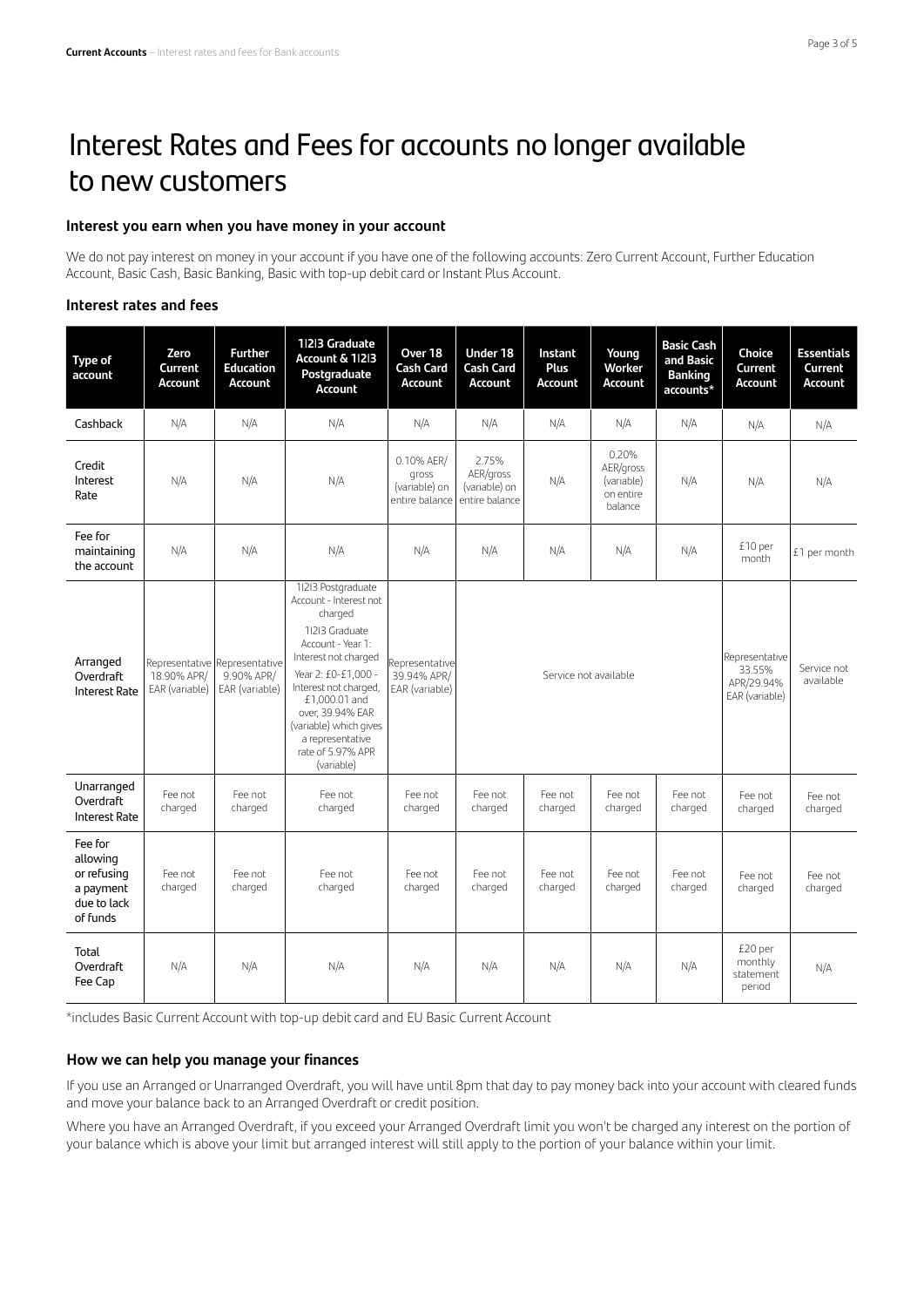| Type of transaction or service                            | Fees for all accounts unless we say otherwise             |  |  |
|-----------------------------------------------------------|-----------------------------------------------------------|--|--|
| Banker's draft                                            | $£10$ (see note 1)                                        |  |  |
| Fee for a counter cheque (you must withdraw over £1,000)  | $£10$ (see note 1)                                        |  |  |
| Cancelling a cheque (in pounds)                           | Fee not charged                                           |  |  |
| Photocopying cheque                                       | £4 a cheque                                               |  |  |
| Foreign currency cheque deposit                           | £10 for each cheque (the paying bank may also charge you) |  |  |
| Issuing a foreign currency cheque                         | £10                                                       |  |  |
| Cancelling a foreign currency cheque                      | £25                                                       |  |  |
| CHAPS & International Payments                            | £25                                                       |  |  |
| Single Euro Payments Area (SEPA) non-urgent euro transfer | Fee not charged                                           |  |  |
| Cashback and/or interest breakdown                        | £10                                                       |  |  |
| Weekly statements                                         | £1.50 a month                                             |  |  |

### **Cash withdrawals and debit card payments in the UK**

| Type of transaction or service                                   | Fees for all accounts unless we say otherwise |
|------------------------------------------------------------------|-----------------------------------------------|
| Cash withdrawal in pounds in the UK from Santander cash machines | Fee not charged                               |
| Cash withdrawal in pounds in the UK from LINK cash machines      | Some cash machines will impose a charge       |
| Debit card payments in pounds                                    | Fee not charged                               |

# **Cash withdrawals and debit card payments in foreign currency (in and outside the UK) or in pounds outside the UK (cash-machine and debit-card fees)**

| Type of transaction or service                                                                                                                                                                            | Fees for all accounts unless we say otherwise |
|-----------------------------------------------------------------------------------------------------------------------------------------------------------------------------------------------------------|-----------------------------------------------|
| Cash withdrawal fee (including cash machines, purchase of travellers' cheques or<br>foreign currency at another bank, bureau de change or other outlet displaying the<br>Visa or Mastercard sign abroad). | Fee not charged                               |
| Foreign currency conversion fee for cash withdrawals and debit card payments                                                                                                                              | 2.95% of the value                            |
| Foreign currency purchase fee for debit card payments                                                                                                                                                     | Fee not charged                               |